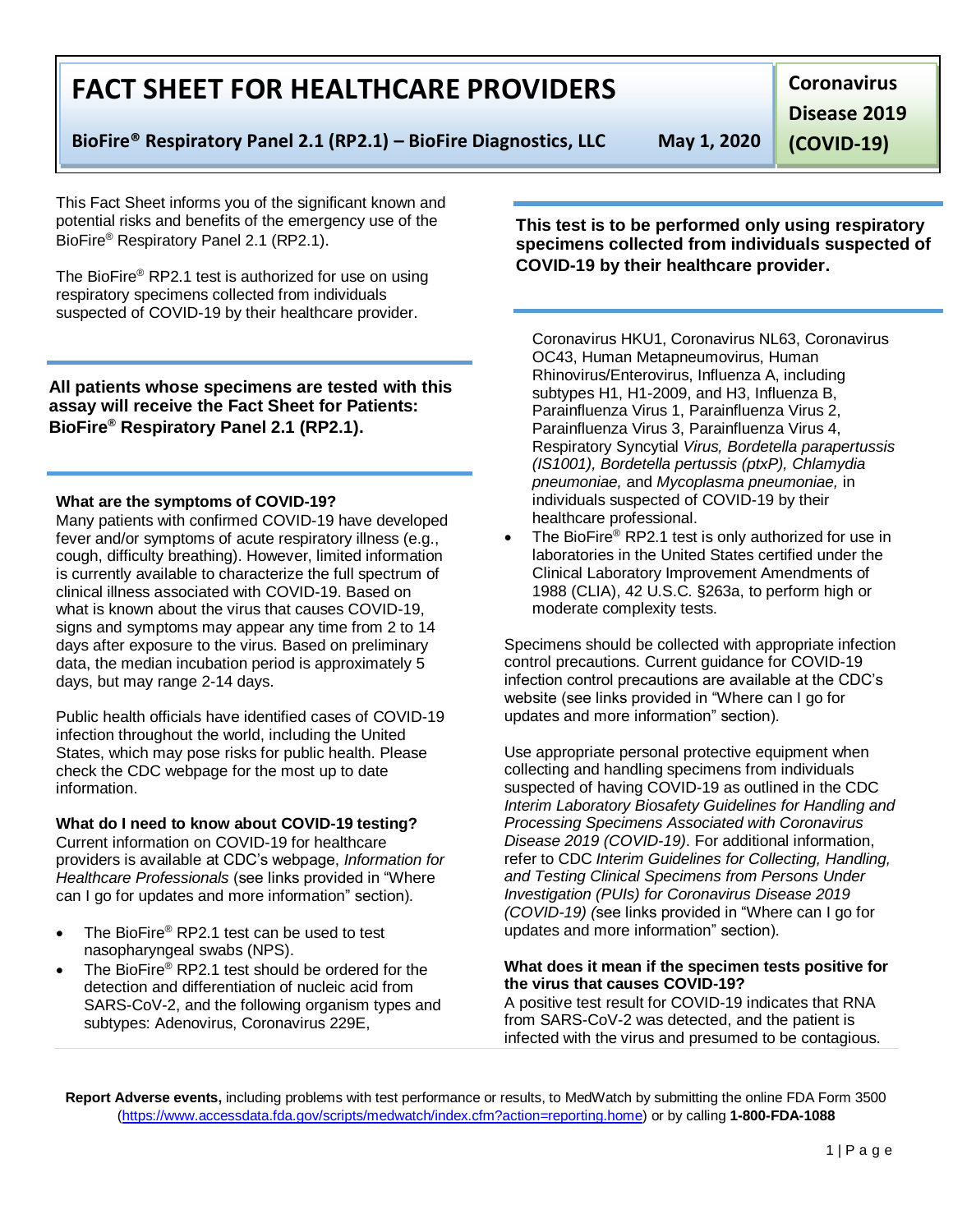**Report Adverse events,** including problems with test performance or results, to MedWatch by submitting the online FDA Form 3500 [\(https://www.accessdata.fda.gov/scripts/medwatch/index.cfm?action=reporting.home\)](https://www.accessdata.fda.gov/scripts/medwatch/index.cfm?action=reporting.home) or by calling **1-800-FDA-1088**

# **FACT SHEET FOR HEALTHCARE PROVIDERS**

# **BioFire® Respiratory Panel 2.1 (RP2.1) – BioFire Diagnostics, LLC May 1, 2020**

**Coronavirus Disease 2019** 

**(COVID-19)**

Laboratory test results should always be considered in the context of clinical observations and epidemiological data in making a final diagnosis and patient management decisions. Patient management should follow current CDC guidelines.

The BioFire® RP2.1 test has been designed to minimize the likelihood of false positive test results. However, in the event of a false positive result, risks to patients could include the following: a recommendation for isolation of the patient, monitoring of household or other close contacts for symptoms, patient isolation that might limit contact with family or friends and may increase contact with other potentially COVID-19 patients, limits in the ability to work, the delayed diagnosis and treatment for the true infection causing the symptoms, unnecessary prescription of a treatment or therapy, or other unintended adverse effects.

All laboratories using this test must follow the standard testing and reporting guidelines according to their appropriate public health authorities.

#### **What does it mean if the specimen tests negative for the virus that causes COVID-19?**

A negative test result for this test means that SARS-CoV-2 RNA was not present in the specimen above the limit of detection. However, a negative result does not rule out COVID-19 and should not be used as the sole basis for treatment or patient management decisions. A negative result does not exclude the possibility of COVID-19.

When diagnostic testing is negative, the possibility of a false negative result should be considered in the context of a patient's recent exposures and the presence of clinical signs and symptoms consistent with COVID-19. The possibility of a false negative result should especially be considered if the patient's recent exposures or clinical presentation indicate that COVID-19 is likely, and diagnostic tests for other causes of illness (e.g., other respiratory illness) are negative. If COVID-19 is still suspected based on exposure history together with other clinical findings, re-testing should be considered by healthcare providers in consultation with public health authorities.

Risks to a patient of a false negative include: delayed or lack of supportive treatment, lack of monitoring of infected individuals and their household or other close contacts for symptoms resulting in increased risk of spread of COVID-19 within the community, or other unintended adverse events.

#### **What does it mean if the specimen tests negative for the virus that causes COVID-19 but positive for another respiratory pathogen?**

A negative test result for COVID-19 means that SARS-CoV-2 RNA was not present in the specimen above the limit of detection. However, if another respiratory pathogen is positive (i.e., Influenza A), it means that nucleic acid (RNA/DNA) of that pathogen was present in the specimen above the limit of detection.

Laboratory test results should always be considered in the context of clinical observations and epidemiological data in making a final diagnosis and patient management decisions.

## **What is an EUA?**

The United States (U.S.) FDA has made this test available under an emergency access mechanism called an Emergency Use Authorization (EUA). The EUA is supported by the Secretary of Health and Human Service's (HHS's) declaration that circumstances exist to justify the emergency use of in vitro diagnostics (IVDs) for the detection and/or diagnosis of the virus that causes COVID-19.

An IVD made available under an EUA has not undergone the same type of review as an FDA-approved or cleared IVD. FDA may issue an EUA when certain criteria are met, which includes that there are no adequate, approved, available alternatives, and based on the totality of scientific evidence available, it is reasonable to believe that this IVD may be effective in the detection of the virus that causes COVID-19.

The EUA for this test is in effect for the duration of the COVID-19 declaration justifying emergency use of IVDs, unless terminated or revoked (after which the test may no longer be used).